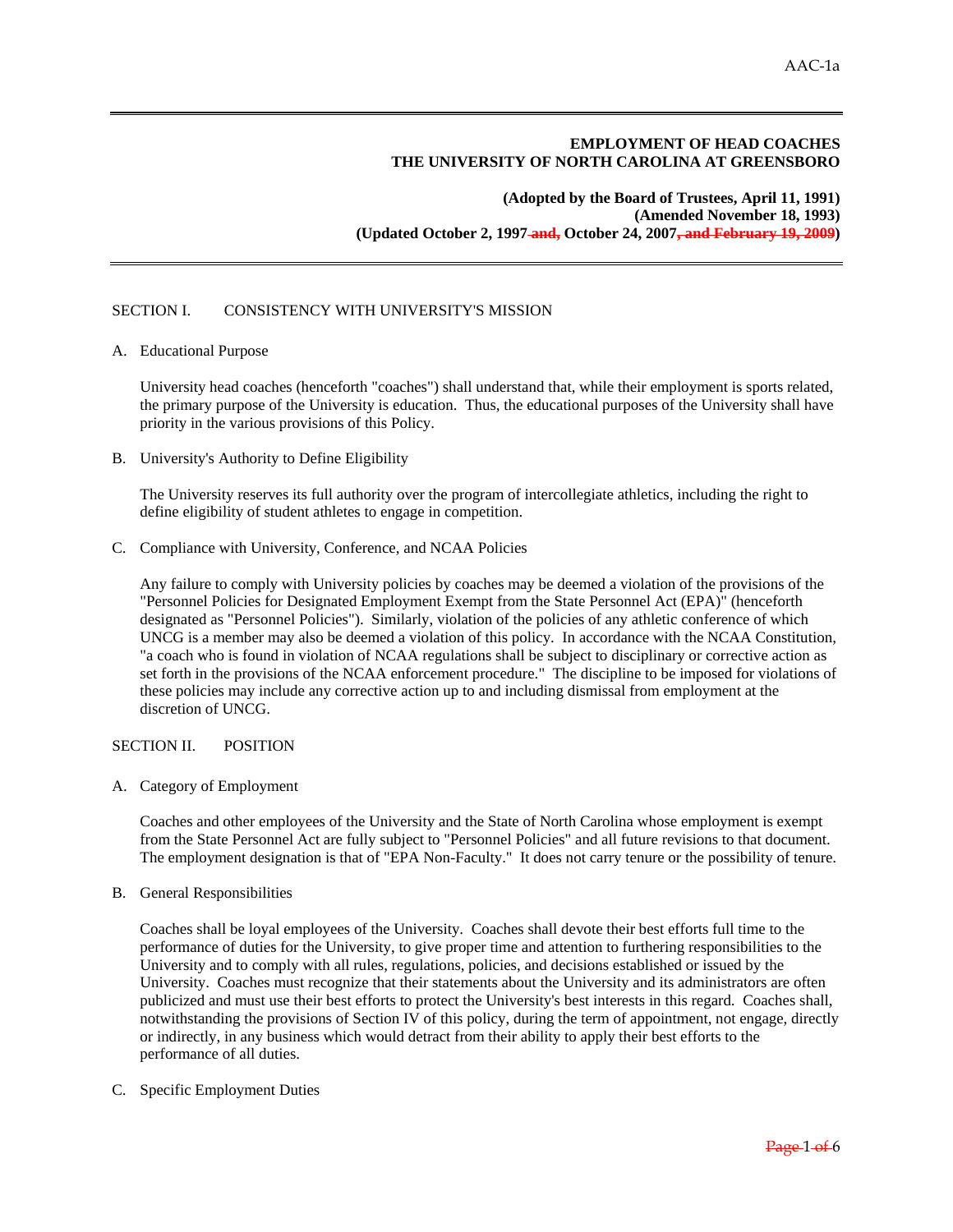Some of the specific duties and responsibilities that will be assigned to coaches in connection with their positions are set forth below. Other specific duties may be assigned as the need arises. This list of specific duties and responsibilities supplements and is not exclusive of the other general duties and responsibilities provided for elsewhere in the Policy. Coaches shall perform duties of their positions faithfully and diligently. Failure to discharge any of these duties constitutes a breach of Policy that would allow the University to discharge coaches for cause pursuant to Section IV.D of the "Personnel Policies."

- 1. To be directly accountable for these general responsibilities relating to their programs: budget, scheduling, and the recruiting, training, supervision, evaluation and performance of student- athletes and coaching staff.
- 2. To recruit and retain only those student-athletes who have ability to succeed academically and athletically.
- 3. To support and encourage the educational pursuits of student-athletes and to make every effort, working in cooperation with and support of the University's faculty and administrative officials, to ensure that all student-athletes meet their academic requirements.
- 4. To monitor student-athletes' performances in meeting academic and intercollegiate eligibility criteria.
- 5. To assist student-athletes in progressing toward a degree in a defined academic program.
- 6. To be thoroughly knowledgeable of the rules, regulations, guidelines and policies of the Department of Intercollegiate Athletics, of the University, of any athletic conference of which UNCG is a member and of the NCAA and to conform their work and behavior accordingly.
- 7. To have complete knowledge of the rules and regulations governing intercollegiate athletic competition and to ensure that their programs maintain strict compliance.
- 8. To maintain effective relationships with student-athletes, peers, administrators, media representatives, and the general public.
- 9. To participate in fund raising events.
- 10. To participate in UNCG operated summer sports camps at the option of UNCG.

Academic Progress Rate (APR) (Applies to 2009-2010 and after)

In furtherance of its educational mission, commencing in the academic year 2009-2010, and for all academic years thereafter, annual and multi-year Academic Progress Rates (APR) (as defined and calculated by NCAA rules) shall be an important measure of coaching performance.

The University provides coaches with the following chart, which helps to illustrate the University's expectations with regard to the acceptable range of annual APR for student athletes:

| 1 ሰሰሰ<br>$\Omega$<br><b>JEW WARD</b><br>プロン                  | <b>Above Range</b>                           |
|--------------------------------------------------------------|----------------------------------------------|
| $\Omega$<br>റടറ<br>プジロ<br>$20 - 1$                           | <del>In Range</del>                          |
| 040.025<br>フココ                                               | $C$ ution (see helow)<br>Caution (SCC DCIOW) |
| റാട<br>$\Omega$ 24<br>ノマー<br>$\overline{\phantom{a}}$        | <b>Below Range</b>                           |
| 074 and halow Ingocantable<br><b>A A REPORT OF A RAILWAY</b> | <del>Unacceptaore</del>                      |

In addition, coaches whose student athletes achieve an annual APR below 950 in two consecutive years shall receive from the Director of Athletics a written warning indicating that the coach, and/or his/her program, should expect discipline, including, but not limited to, dismissal from employment, if the annual APR remains below 950 for a third consecutive year. In determining the appropriate action(s), if any, the Director of Athletics shall exercise his/her discretion, and shall consider individual circumstances, including, but not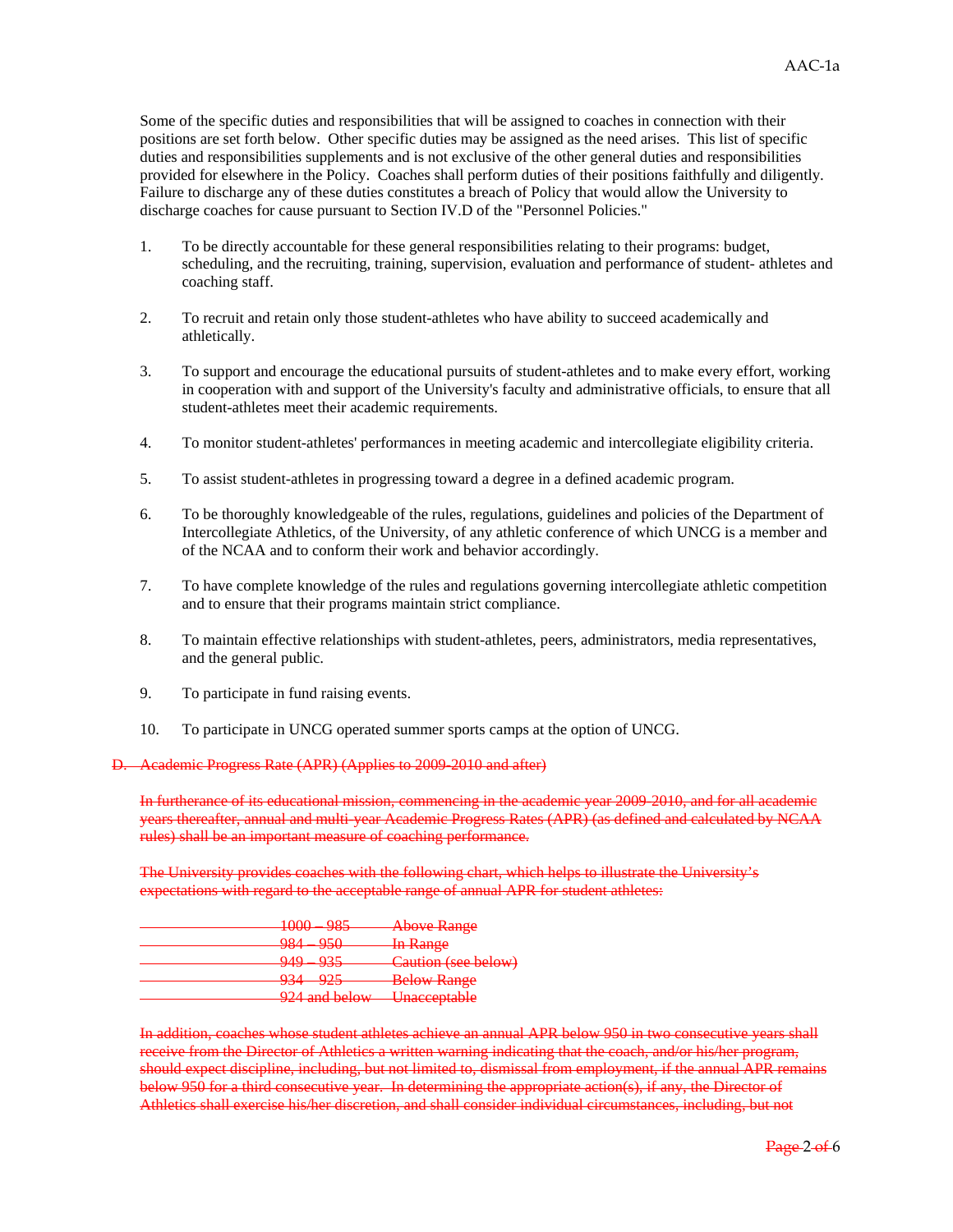limited to, whether any annual APR during the three year period would have been above 950 but for factors outside the reasonable control of the coach, and/or whether the annual APR is trending up or down when viewing the annual APR for the most recent 2 or 3 years.

The guidelines in the preceding paragraph do not limit the discretion of the Director of Athletics to take disciplinary action, including, but not limited to, dismissal from employment, based, partially or wholly, on annual and/or multiple year APR over a period shorter than three years, if deemed to be in the best interests of the University or the program.

#### **DE.** Scheduling

 Coaches shall be involved to the greatest extent possible in arranging each season's schedule or any rescheduling for their programs. The Director of Athletics will have final authority and responsibility with regard to the schedules, including all financial arrangements. The Director shall use his best effort to ensure that schedules allow programs to meet and maintain the University's objectives.

#### EF. Reporting Relationship

Coaches shall report to the Director of Athletics or to such other person as may be designated.

### SECTION III. COMPENSATION

Coaches shall be entitled to the following forms of compensation: base salary payments, the possibility of merit increases in base salary, and fringe benefits. These forms of compensation are the only ones for which the University is responsible under this Policy. All forms of compensation are subject to the compensation policies adopted by the Board of Governors of The University of North Carolina and by the Board of Trustees of The University of North Carolina at Greensboro.

### A. Base Salary

 A base salary is paid annually by the University for services and satisfactory performance of the terms and conditions of appointment.

B. Merit Increases Based on Periodic Evaluations

 Performance of job duties and responsibilities, and not merely win-loss record, will be evaluated annually by the Director of Athletics on the same basis as performance evaluations are done for other employees within the University whose employment is exempt from the State Personnel Act. If justified by the periodic evaluations, coaches shall be eligible for merit pay increases as are other employees in the same category of employment.

C. University Fringe Benefits

 Coaches shall be entitled to the standard fringe benefits provided to all University employees whose employment is exempt from the State Personnel Act. Annual leave, sick leave, and other forms of leave are described in "Personnel Policies".

# SECTION IV. EXTERNAL PROFESSIONAL ACTIVITIES FOR PAY

Coaches may engage in external professional activities for pay while employed by the University but only upon the following terms and conditions:

A. University Obligations Are Primary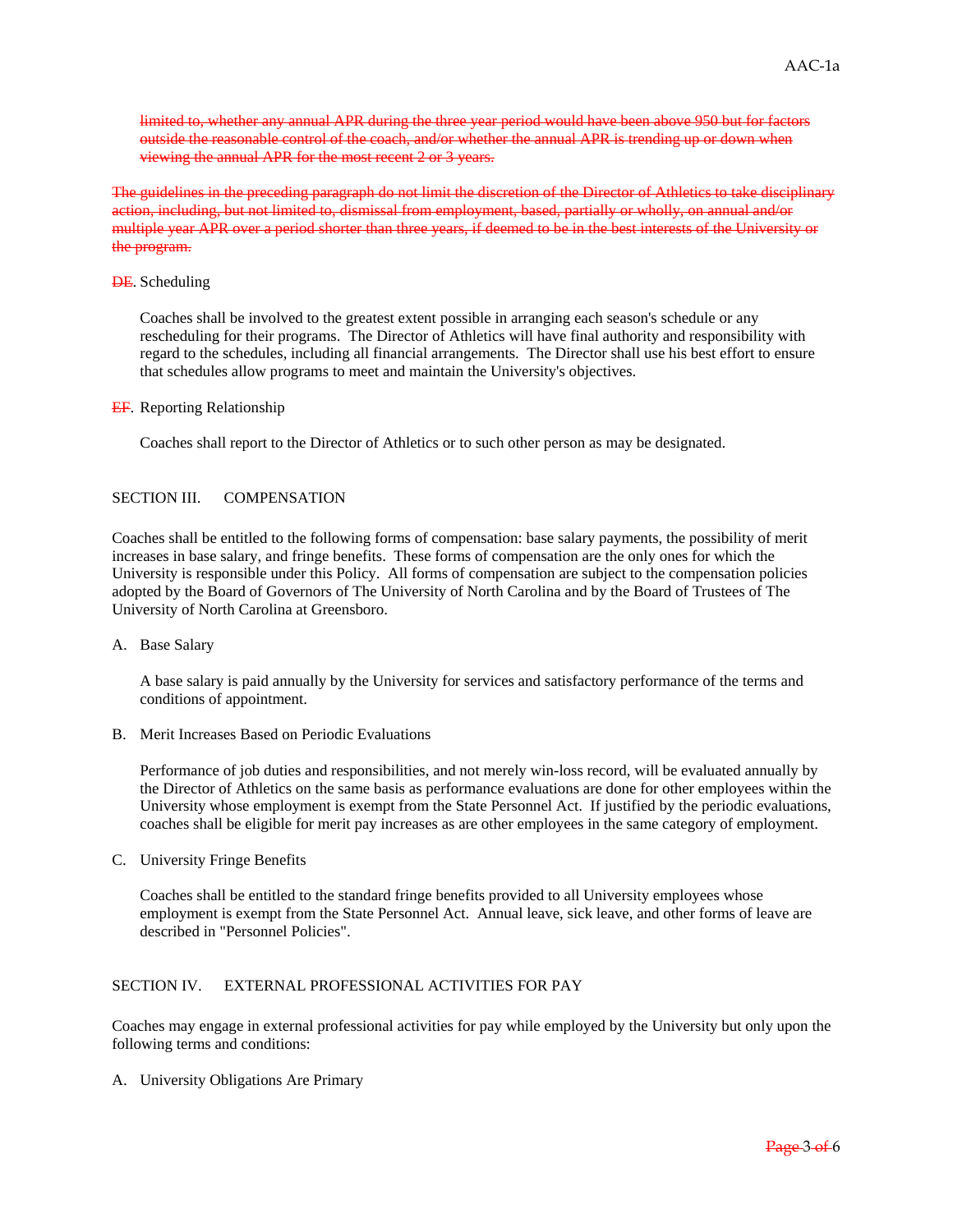Such outside activities shall not interfere with the full and complete performance by coaches of duties and obligations as a University employee. Coaches must recognize continuously that their primary obligations lie with the University and its students.

B. Policy on External Professional Activities of Faculty and Other Professional Staff and Other State and Federal Law

 Before engaging in any professional activity resulting in income additional to base salary, coaches must submit to the Director of Athletics a "Notice of Intent to Engage in External Professional Activity for Pay" and receive the approval of the Director. These procedures are described in the Board of Governor's policy 300.2.2.1 (R), "Regulations on External Professional Activities for Pay by Faculty and Non-Faculty EPA Employees."

### C. NCAA Rules Control

 In no event shall coaches accept or receive, directly, or indirectly, any monies, benefit, or any other gratuity, whatsoever, from any person, corporation, University booster club, alumni association, or other benefactor if such action would violate any legislation, constitution, bylaws, rules, regulations, or interpretations of the NCAA or of any conference to which the University may belong. Changes of such legislation, constitution, bylaws, rules and regulations or interpretations shall automatically apply to this Policy without the necessity of a written modification.

#### D. Annual Reporting of Income

 In accordance with the NCAA Constitution, coaches are required to receive, annually, prior written approval from the Chancellor for all athletically related income and benefits from sources outside the institution. Such income shall include, but is not limited to, income from annuities, sports camps, housing benefits (including preferential housing arrangements), country club memberships, complimentary ticket sales, television and radio programs, and endorsement or consultation contracts with athletics shoe, apparel or equipment manufacturers, and all other athletically related income from whatever outside source. The University shall have reasonable and prompt access to all records of coaches to verify reports in accord with NCAA regulations.

E. University is Not Liable

 Coaches external professional activities for pay are independent of their University employment in the sense that the University shall have no responsibility or liability for any claims arising therefrom.

F. Commercial Endorsements Except Endorsement of Athletic Equipment and Apparel including Shoes

 Before undertaking any commercial endorsement of products and services in which coaches identify themselves as a Head Coach of The University of North Carolina at Greensboro, each coach must request and secure approval for such endorsement from the Chancellor through the Director of Athletics. Such endorsement must not otherwise associate the University's name, trademark, insignia or wordmark with the product or service.

G. Speeches/Appearances and Written Materials

 Subject to all other provisions of this Policy, coaches shall be entitled to deliver, make and grant public speeches, public appearances and media interviews and to write and release books and magazine and newspaper articles or columns in connection with their positions as coaches at The University of North Carolina at Greensboro. Coaches shall represent the University professionally in all such matters.

H. Revenues

 Except for the limitations on such outside compensation as established by University policies, and in the constitution, bylaws, rules and regulations and interpretations of the NCAA, and any conference to which the University may belong, coaches shall be entitled to retain all revenue generated by such external professional activities.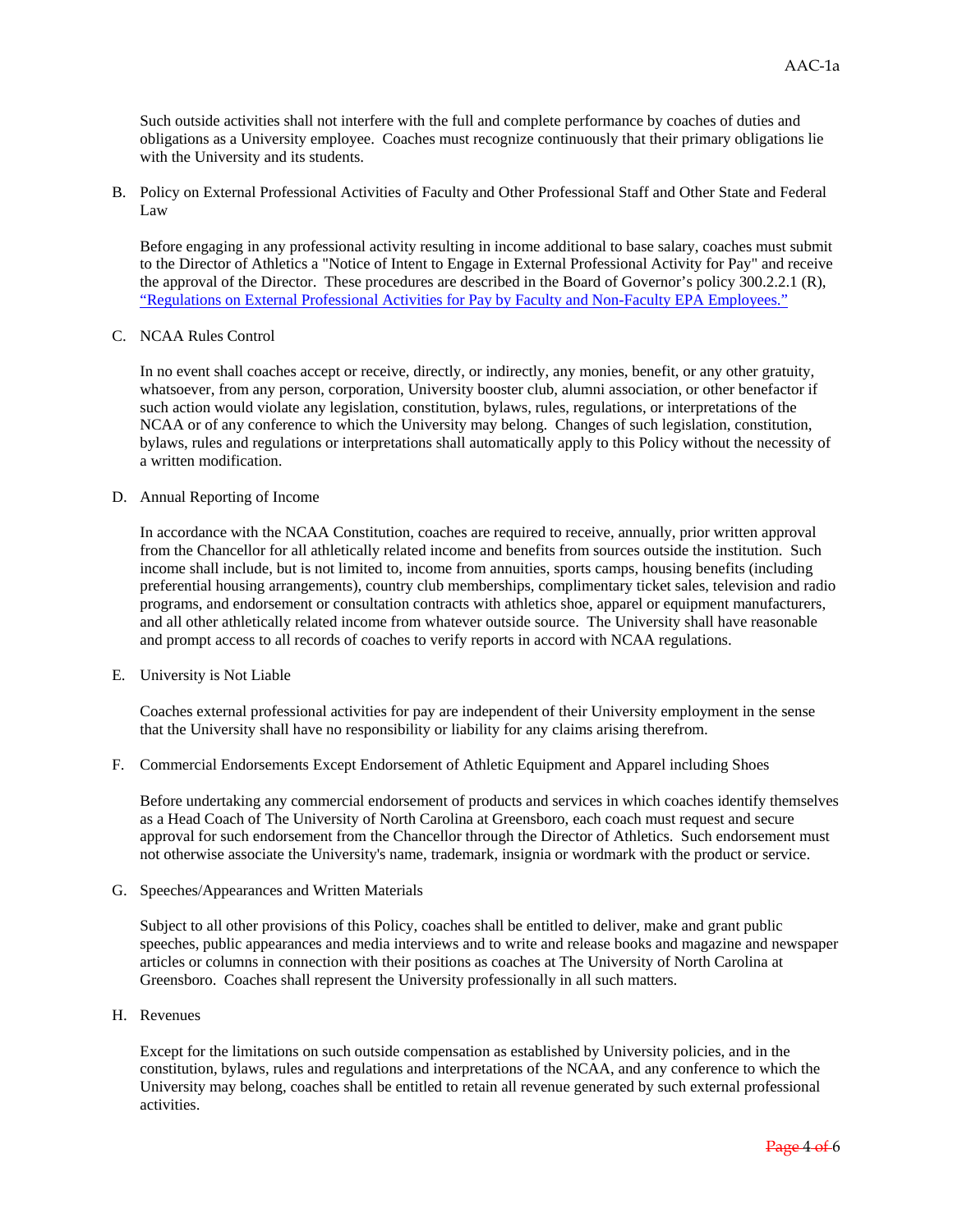# SECTION V. ENDORSEMENTS AND ATHLETIC EQUIPMENT, INCLUDING SHOES

The University exercises control of its name, trademark, wordmark and insignia in connection with the endorsement of athletic apparel, including shoes, and of athletic equipment. Coaches shall not undertake to endorse products or services related to these items without prior written permission. Such requests for permission shall be transmitted through the Director of Athletics to the Chancellor, who will grant or deny such requests. In making such an endorsement, coaches operate as the University's agent. All income generated through such endorsements will flow to the University. The University will return a percentage of the net income to coaches. The remaining percentage will go to the University for support of intercollegiate athletic programs.

### SECTION VI. SPORTS CAMPS

# A. Ownership

 The University has the exclusive right to operate summer camps on its campus using University facilities and to offer to coaches opportunities to participate in such summer camps. The University makes no commitment to offer opportunities to participate in summer sports camps.

### B. Compensation to Coaches

 If coaches participate in the University's summer sports camps, compensation shall be in addition to base salary. The University makes no guarantee of compensation from the operation of sports camps.

C. Right of Coaches to Participate in Other Sports Camps

 To the extent allowed by rules of the NCAA, coaches have the right to operate their summer sports camp off campus or to participate in other sports camps, provided, however, that such other camps are not held during the same weeks as related University summer sports camps. The exercise of rights in this section will be regarded as coaches' personal endeavors for which they will take annual leave.

# SECTION VII. UNIVERSITY RECORDS

All materials or articles of information including, without limitation, personnel records, recruiting records, team information, films, statistics or any other material or data furnished to coaches by the University, developed by coaches on behalf of the University or at the University's direction or for the University's use or otherwise in connection with coaches' employment are and shall remain the sole and confidential property of the University. The University may request access/or the return of such materials at any time during, at, or after the termination of appointment. Coaches shall immediately deliver same to the University.

# SECTION VIII. REASSIGNMENT

A. University's Right to Reassign Coaches

 The University retains the right to assign coaches to other positions with different duties during the term of their appointments without explanation or a showing of cause. In no event, however, will coaches be assigned to positions which are not consistent with their education and experience as assessed by the University. If the University reassigns coaches, the University will continue to pay all due compensation throughout the remainder of the term of appointment.

B. Failure to Accept Reassignment